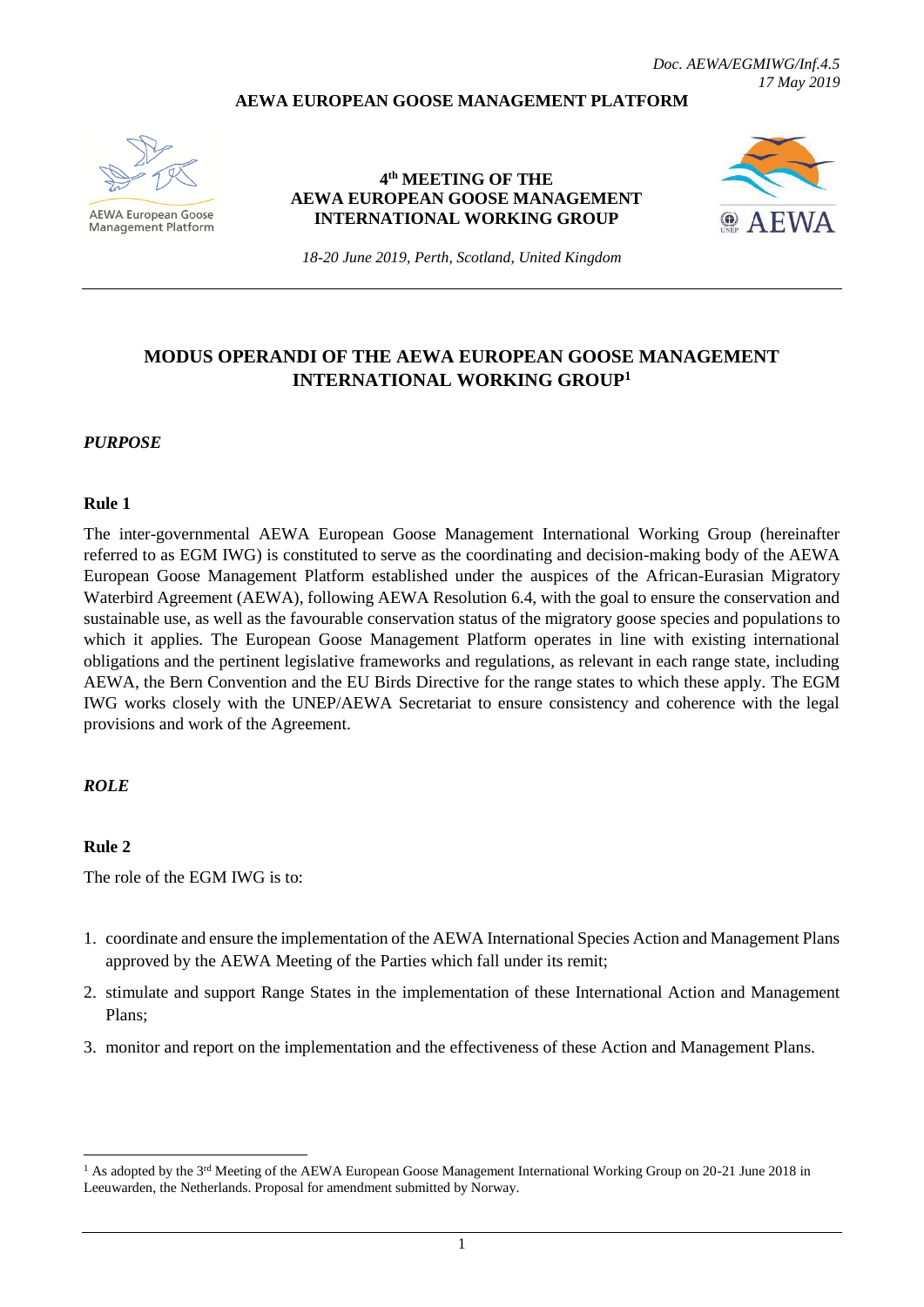## *REMIT*

## **Rule 3 – Species/Population Coverage**

1. The EGM IWG serves as the coordinating and decision-making body for the implementation of the:

- AEWA International Single Species Management Plan for the Svalbard Population of the Pink-footed Goose (*Anser brachyrhynchus*);
- AEWA International Single Species Action Plan for the Conservation of the Taiga Bean Goose (*Anser f. fabalis*).
- AEWA International Single Species Management Plan for the Barnacle Goose (*Branta leucopsis*)
- AEWA International Single Species Management Plan for the Northwest/Southwest European population of the Greylag Goose (*Anser anser*)
- 2. Further AEWA International Species Management Plans, as well as such AEWA International Species Action Plans which contain provisions for adaptive harvest management, for migratory goose species/populations within the Western Palearctic may also be included within the remit of this Working Group, following their adoption by the AEWA Meeting of the Parties.

### **Rule 4 - Tasks**

The EGM IWG will:

- set priorities for action and take decisions regarding the conservation and sustainable use of the species/populations covered;
- coordinate the overall international implementation of activities;
- secure funds and other resources for implementation, as decided by its members;
- ensure regular and thorough monitoring of the species/populations which fall under its remit, to the best ability of each Range State, including the timely annual provision of necessary national data to the International Data Centre as per the requirements and timetables established under the EGM IWG;
- regularly monitor the effectiveness of implementation of the AEWA International Species Management and Action Plans under its remit and take appropriate action according to the findings of this monitoring; and
- provide for the update of the AEWA International Species Management and Action Plans under its remit, as required.

## *MEMBERSHIP*

### **Rule 5 – Range States**

Membership to the EGM IWG will encompass those Range States regularly supporting the species/populations as per the remit above: *Belarus, Belgium, Denmark, Estonia, Finland, France, Germany, Iceland, Ireland, Latvia, Lithuania, Netherlands, Norway, Poland, Russia, Spain, Sweden, Ukraine, UK, as well as the European Union.*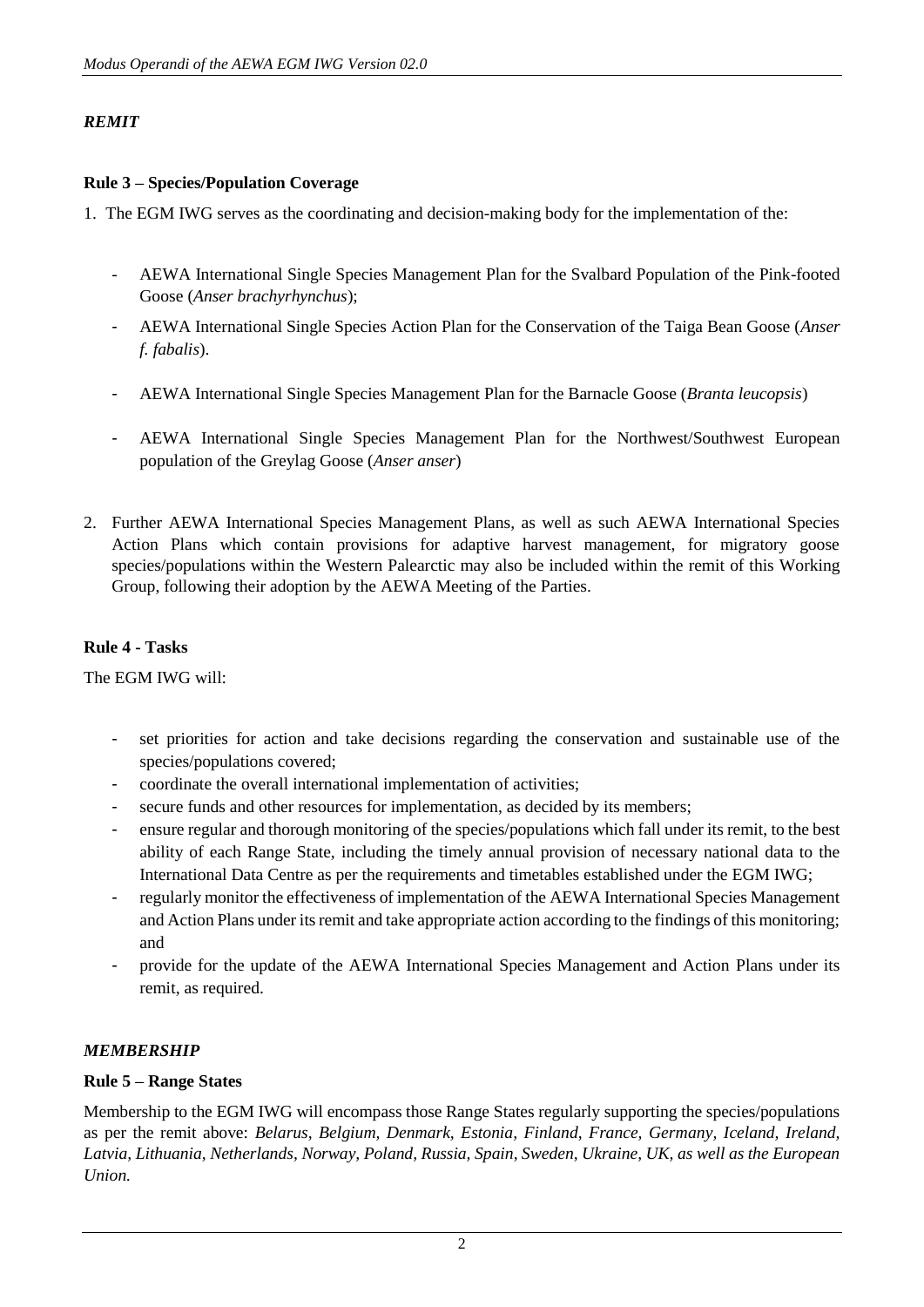## **Rule 6 – Range State Representatives**

- 1. The EGM IWG will comprise:
	- a maximum of two designated representatives of national state authorities relevant to the implementation of AEWA; and
	- a maximum of two representatives of national scientific or expert institutions and organisations as invited to the national delegations by the state authorities of the respective Range State;
	- a maximum of two representatives from the European Union, represented by the European Commission.
- 2. Designations of national government and expert representatives will be requested from the AEWA National Focal/Contact Points by the UNEP/AEWA Secretariat. Possible changes in the national representation to the EGM IWG following the initial designation shall be communicated to the UNEP/AEWA Secretariat as soon as possible via email.

### **Rule 7 – Permanent Observer Organizations**

- 1. In addition, relevant specialised international inter-governmental and non-governmental organisations may, in consultation with the UNEP/AEWA Secretariat, be invited by the Chair to participate in the EGM IWG as permanent observers, subject to confirmation by a meeting of the EGM IWG.
- 2. The Chair of the AEWA Technical Committee will also be invited to join the EGM IWG as a permanent observer by the Chair of the EGM IWG.
- 3. The admittance of permanent observers to the EGM IWG by the Range States will take place at the first meeting of the EGM IWG where the observer in question will be in attendance.

## *MEETING ATTENDANCE*

## **Rule 8 – EGM IWG Members**

Meeting attendance will be open to the designated representatives and admitted permanent observers as outlined above under Rules 5-7, as well as representatives from the UNEP/AEWA Secretariat and the International Data Centre.

### **Rule 9 – National delegations**

- 1. In addition, the designated government representatives may choose to include additional national representatives in their national delegations to the meetings of the EGM IWG. The national delegations to each EGM IWG meeting shall, however, be limited to a maximum number of five participants per country. Additional representatives shall be communicated as part of the respective national delegation to the UNEP/AEWA Secretariat in advance of the meeting.
- 2. For those countries eligible to receive financial support under the EGM IWG for meeting attendance, only up to two representatives per country can be funded.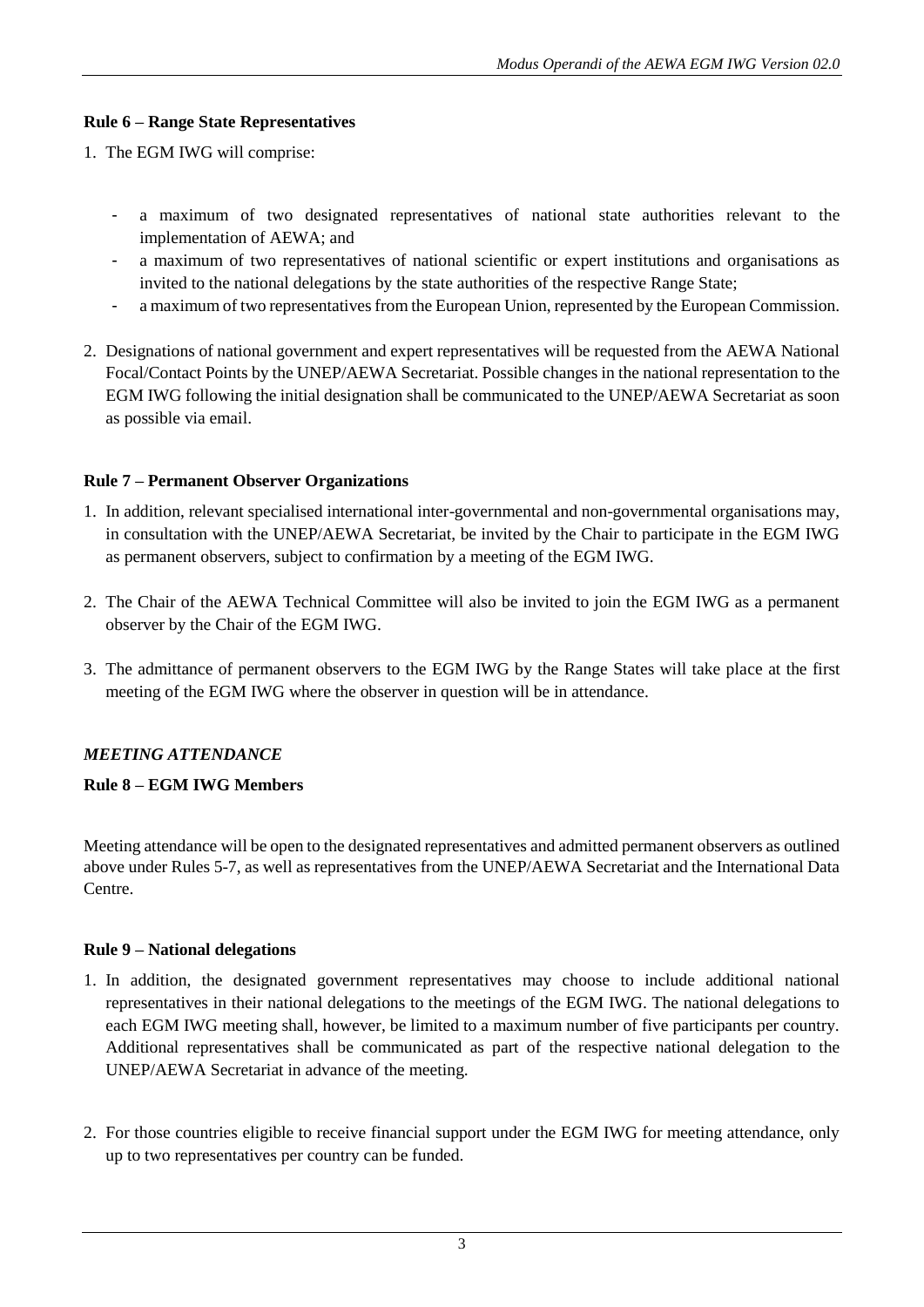3. An exception to the rule regarding the size of national delegations shall be made in the case of a host country, whereby the designated government representative in the EGM IWG of the host country will have the right to invite additional national organizations as observers to the meeting as part of their national delegation, bearing in mind that any additional costs related to such observers shall be carried by the host country and cannot be covered by the EGM IWG budget.

### **Rule 10 – Permanent Observer Organisations**

The participation of permanent observer organisations to the meetings of the EGM IWG will be limited to one representative per organisation.

### **Rule 11 – Additional Individual Experts**

In addition, the EGM IWG Chair may, in consultation with the UNEP/AEWA Secretariat, invite additional individual experts as observers to meetings of the EGM IWG, to contribute to specific agenda items. Should such experts hail from one of the Range States of the EGM IWG, the Secretariat will consult with the designated government representative(s) prior to the issuance of the invitation. Such additional observers will be admitted by the IWG members during the opening of the specific meeting they have been invited to attend.

### *MEETINGS*

### **Rule 12 – Timing and Language**

Unless the EGM IWG decides otherwise, meetings of the EGM IWG shall be convened by the UNEP/AEWA Secretariat annually. The meetings will be conducted in English only.

### **Rule 13 - Venue**

The meeting venue shall be at the seat of the UNEP/AEWA Secretariat at the United Nations Campus in Bonn, Germany, unless a voluntary host country is found amongst the EGM IWG Range States.

### **Rule 14 – Notice of Meetings**

Notice of meetings, including date and venue, shall be sent to all EGM IWG members by the UNEP/AEWA Secretariat at least 90 days in advance.

### **Rule 15 - Quorums**

- 1. A quorum for general decisions shall consist of half of the Range States in the EGM IWG which have confirmed their participation in the European Goose Management Platform.
- 2. A quorum for decisions to be taken regarding the implementation of activities under an AEWA International Species Management or Action Plan shall consist of half of the Range States to the respective Plan which have confirmed their participation in the European Goose Management Platform.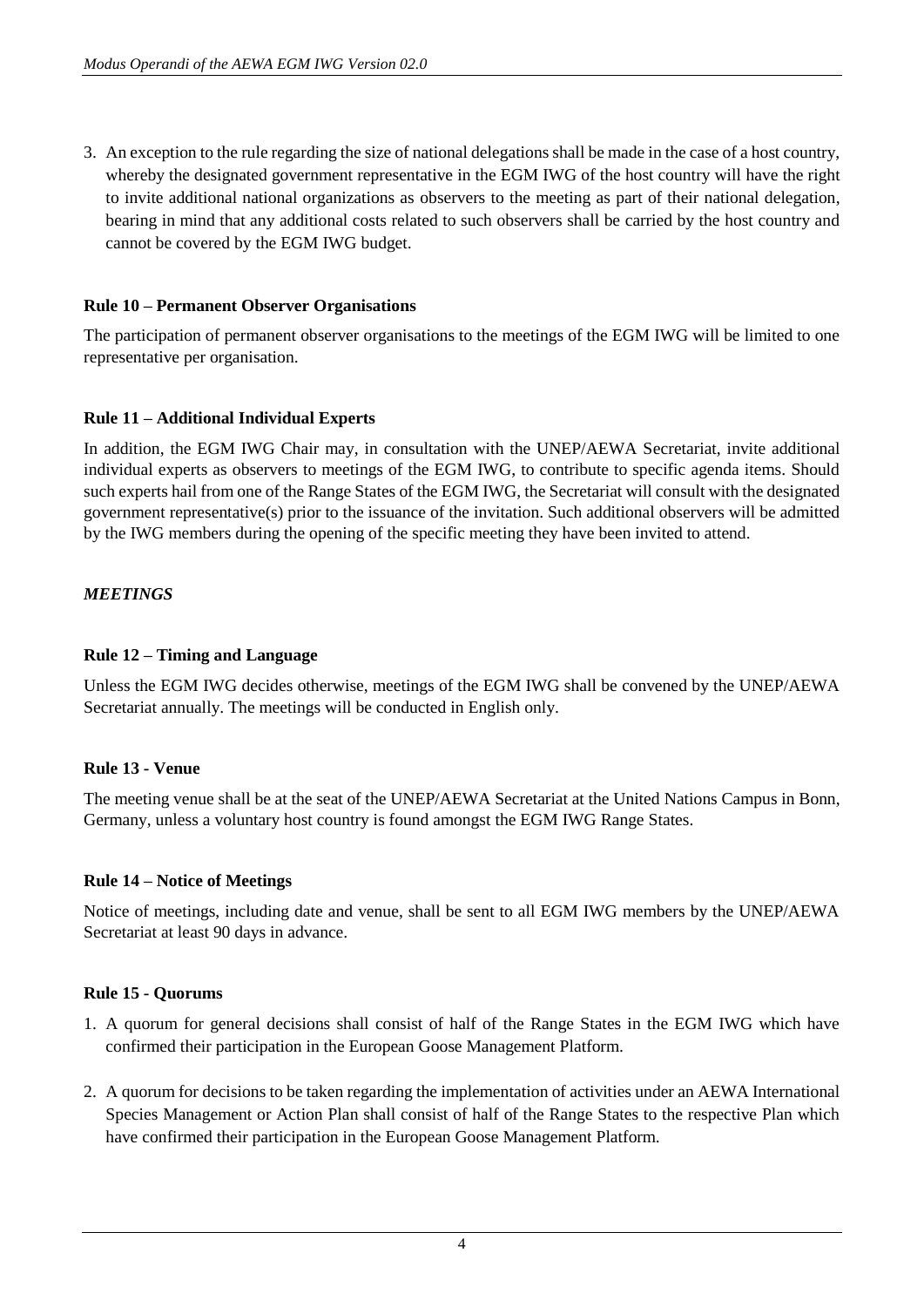- 3. A quorum for decisions to be taken regarding the implementation actions within defined populations or management units of an AEWA International Species Management or Action Plan shall consist of half of the Range States to the respective population or management unit which have confirmed their participation in the European Goose Management Platform;
- 4. No decision shall be taken at a meeting in the absence of a quorum.

## **Rule 16 – Decisions and Provisions for Voting**

Decisions of the EGM IWG shall be taken by consensus unless a vote is requested by the Chair or by three members.

### **Rule 17**

- 1. Decisions of the EGM IWG by voting (pursuant to Rule 16) shall be passed by a simple majority vote of the members present and voting. In the case of a tie, the motions shall be considered as rejected.
- 2. Decisions on changes to the Modus Operandi may only be taken at meetings of the EGM IWG. In the case of voting, a qualified majority (75%) of the members present and voting is necessary to adopt the proposed changes.

### **Rule 18**

Only the designated government representatives of the EGM IWG Range States shall exercise voting rights. In his or her absence he or she may name an Alternate from amongst the other members of the national delegation to act in his or her place. The Alternate shall be communicated to the Chair and to the UNEP/AEWA Secretariat.

### **Rule 19**

Where two representatives of national state authorities have been designated for one Range State, these shall coordinate amongst themselves and inform the Chair and the UNEP/AEWA Secretariat which representative will be carrying out the vote for the Range State in question.

### **Rule 20 – Decisions between meetings**

- 1. At the discretion of the Chair, in consultation with the UNEP/AEWA Secretariat, EGM IWG business including voting – may be conducted between regularly scheduled meetings as necessary by email or via conference call, with any actions recorded in the minutes of the next regularly scheduled meeting.
- 2. For any such decisions between meetings conducted by the remote means listed above, the same quorum and voting principles apply as outlined above in Rules 15-19.

## **Rule 21 – Meeting Record**

A summary record of each meeting shall be prepared by the UNEP/AEWA Secretariat as soon as possible and shall be communicated to all the members of the EGM IWG.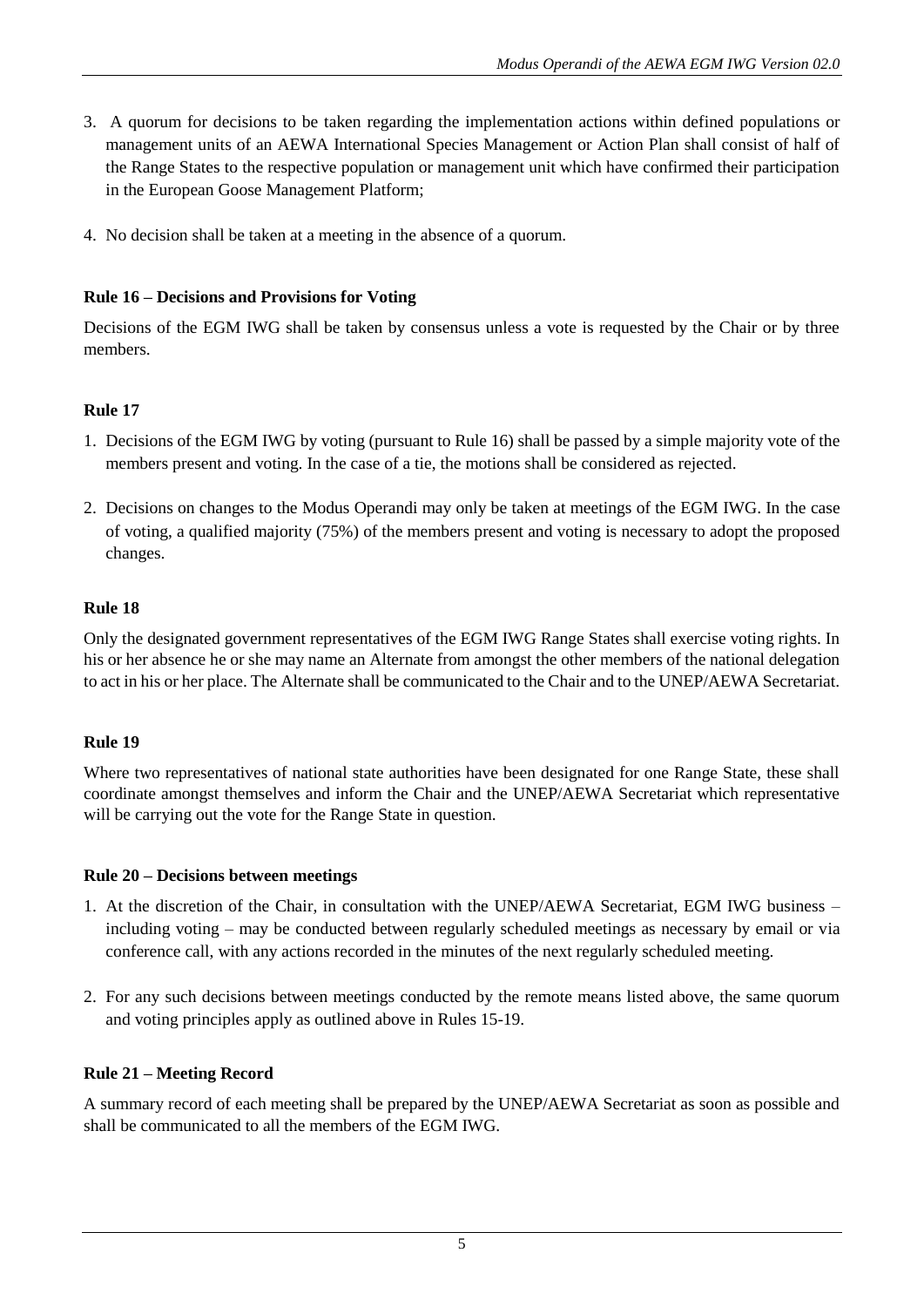### **Rule 22 – Meeting Documents**

The documents for each meeting of the EGM IWG will be made available in English language only and shall be distributed to its members by the UNEP/AEWA Secretariat at least 30 days before the opening of the meeting, with the exception of annual assessment reports on adaptive harvest management, which shall be distributed at least two weeks before the opening of the meeting. At the discretion of the Chair, documents may be accepted after this deadline, but not later than one week before the meeting. Typically, documents will be distributed electronically.

## *STRUCTURE and OFFICERS*

### **Rule 23 - Chair**

The EGM IWG Range States shall, amongst themselves elect a Chair country, represented by its designated national government representative to the Working Group. The term for the Chairmanship shall last for two consecutive years, with the elected Range State chairing two consecutive meetings of the EGM IWG. The Chair country shall thus be elected at the end of every second meeting of the EGM IWG, and the newly elected Chair shall assume their functions upon election. A country cannot serve as a Chair for two consecutive terms.

### **Rule 24**

The Chair shall preside at the meetings of the EGM IWG, approve the provisional agenda prepared by the UNEP/AEWA Secretariat for circulation and liaise with the members between meetings of the EGM IWG as necessary. The Chair may represent the EGM IWG as required within the limits of the EGM IWG mandate, and shall carry out such other functions as may be entrusted to him/her by the EGM IWG.

### **Rule 25**

If, in an election, there is no consensus regarding the proposed Chair country, the proposed Range State which obtains the overall majority will be elected as Chair. If no proposed candidate obtains an overall majority in the first ballot, a second ballot shall be taken, restricted to the two candidates obtaining the largest number of votes. If the votes are equally divided in the second ballot, the presiding officer shall decide between the candidates by drawing lots.

### **Rule 26 - UNEP/AEWA Secretariat**

The UNEP/AEWA Secretariat will be in charge of servicing the EGM IWG and a dedicated Coordinator situated at the Secretariat will facilitate the day-to-day operations of the EGM IWG in close cooperation with the Chair and the International Data Centre.

### **Rule 27 – International Data Centre**

The necessary scientific analysis, assessments and subsequent proposals for conservation and management options will be provided by the International Data Centre of the European Goose Management Platform.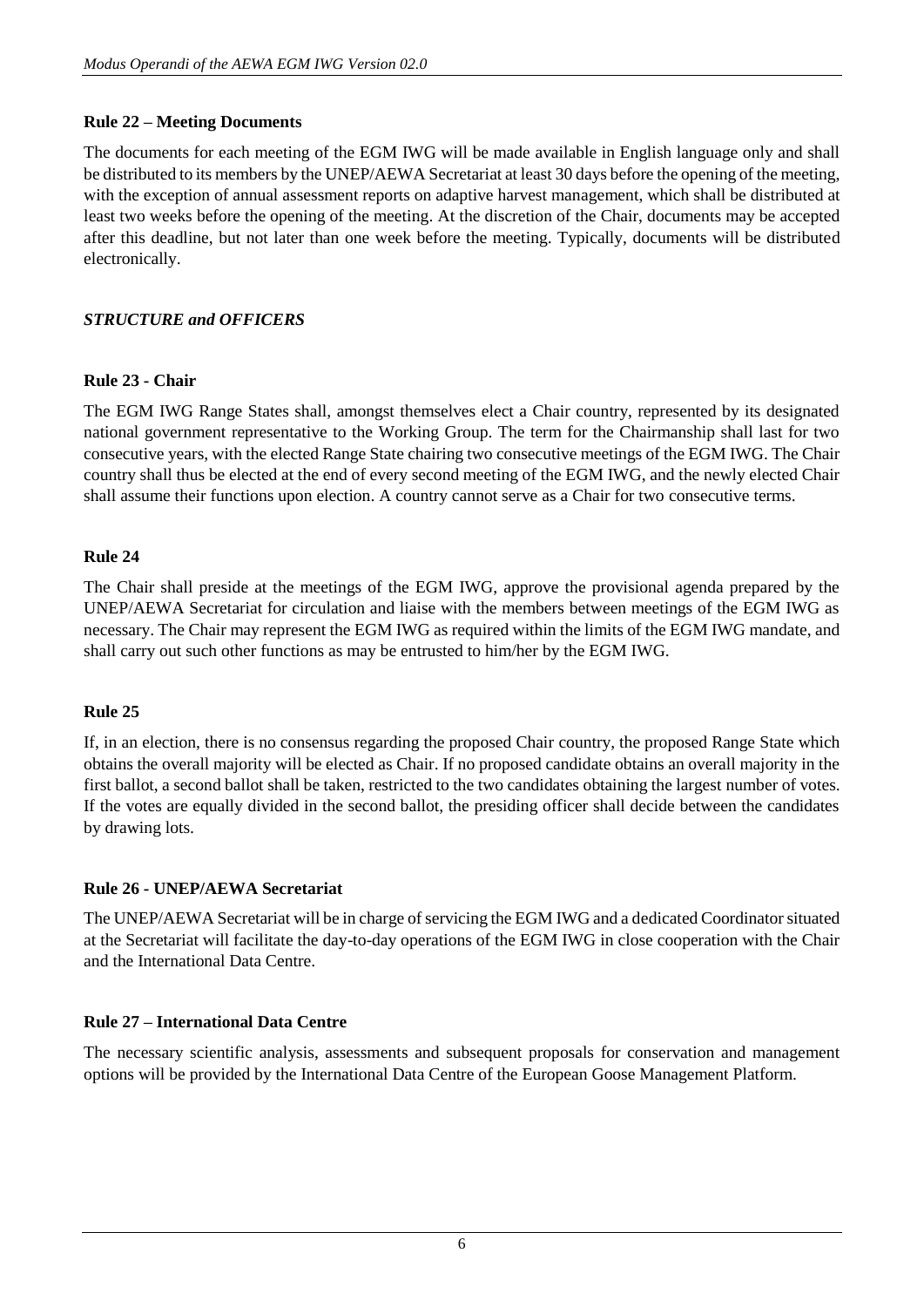## **Rule 28 – National Focal Points**

The designated representatives of the national state authorities from the Range States will act as National Focal Points for the EGM IWG and will be the main contact persons for the elected Chair and the UNEP/AEWA Secretariat.

The designated representatives of national state authorities will further coordinate the implementation of national activities as agreed in the EGM IWG and carry out national consultations as appropriate prior to the meetings of the EGM IWG to allow for decisions to be taken at the meetings.

# *TASK FORCES*

# **Rule 29**

The EGM IWG may establish species and/or thematic Task Forces as may be necessary to deal with the preparation and coordination of decision papers and background documents for the EGM IWG as well as to deal with other specific tasks. The EGM IWG shall define the terms of reference and composition of each Task Force.

## **Rule 30**

In so far as they are applicable, these Rules shall apply *mutatis mutandis* to the proceedings of the established Task Forces.

# *FINANCING*

## **Rule 31**

The annual running costs for the European Goose Management Platform, including for the EGM IWG, will be provided by the Range States to the Platform as decided by the EGM IWG.

# *REPORTING*

## **Rule 32 – Reporting to EGM IWG Meetings**

In addition to the timely provision of the required national data as outlined under Rule 4, reports on the implementation of the AEWA International Species Management and Action Plans within the remit of the EGM IWG, shall be prepared by each Range State according to a format agreed by the EGM IWG and presented at each face-to-face meeting of the EGM IWG.

# **Rule 33 – Reporting to the AEWA Governing Bodies**

In addition, reports will be produced according to a standard format with contributions from all Range States and submitted for inclusion into the general International Review on the Stage of Preparation and Implementation of Single Species Action Plans to the AEWA Meeting of the Parties. Range States will also be requested to provide information to feed into other reporting processes required by the AEWA governing bodies.